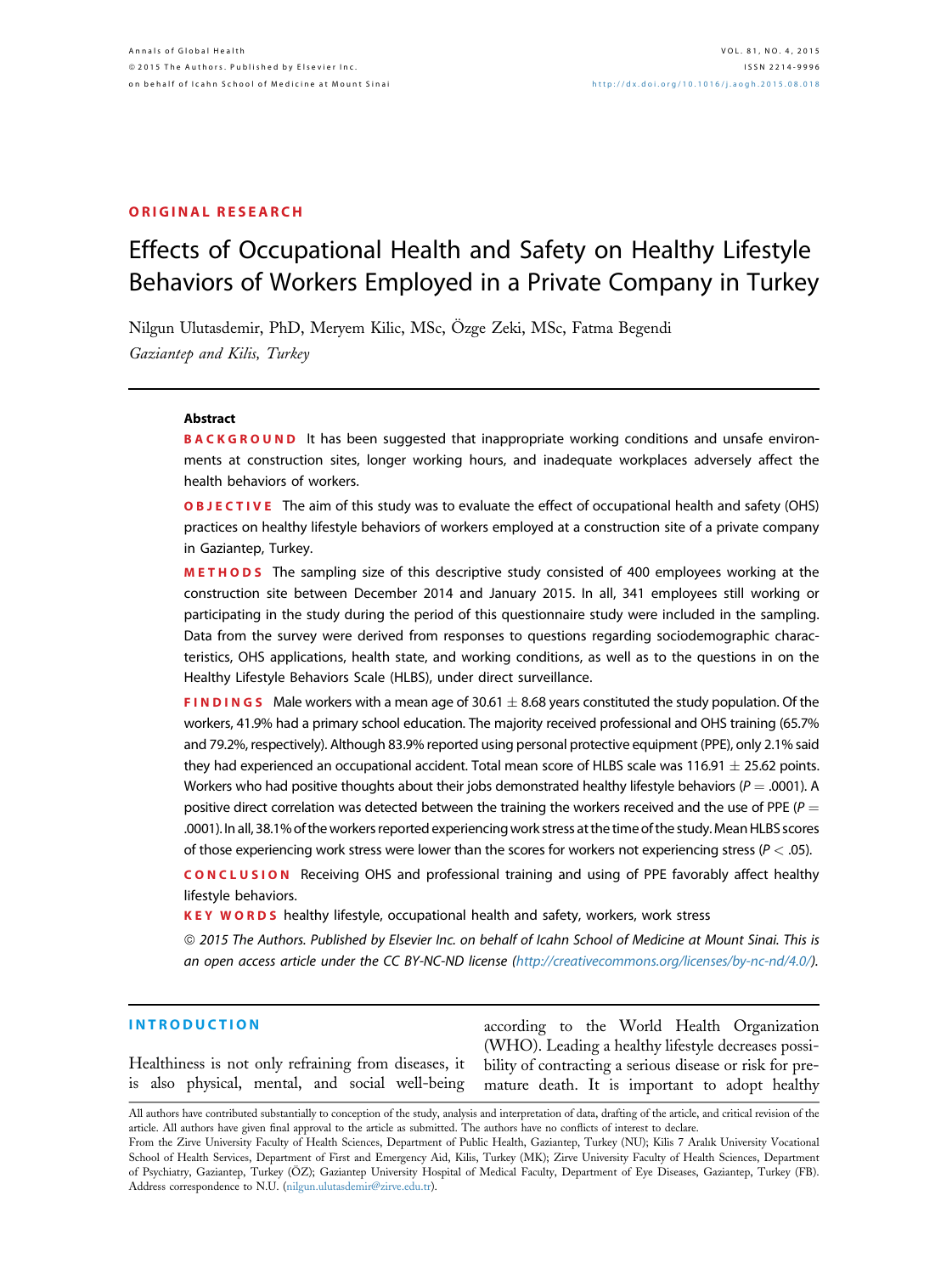lifestyle behaviors in every phase of life, especially in workplaces where most of one's daily life is spent. Occupational health with a fundamental approach of preventive medicine is a field where activities aiming at definition of health problems and protec-tion of workers' health during work life take place.<sup>[1,2](#page-7-0)</sup> According to the WHO, promoting healthy behaviors in the workplace creates a safe and healthy work environment; increases self-confidence, moral force, job satisfaction, and health protection skills; and decreases stress. For the company, properly managed health and safety programs are created with a favorable and attentive outlook. These programs can lead to increased productivity, while they decrease absenteeism, health expenditures, penalties, and a number of litigations.

For the protection of health, beneficial and deleterious factors that affect health should be recognized. For the determination of the state of workers' health and to evaluate healthy behaviors, factors that affect the working environment as well as specific demographic characteristics (age, sex, health state, genetic disposition) should be considered.<sup>[1,4](#page-7-0)</sup>

Healthy behaviors and the factors that affect them were analyzed and inadequate activity levels, insufficient nutritional behaviors, increased use of tobacco products and alcohol consumption, and higher incidences of obesity were observed. As influential factors, sociodemographic characteristics such as advanced age, being divorced or single, and female gender were determined. Unfavorable working conditions such as longer working hours, type of occupation, lack of good physical workplace conditions, and unemployment were indicated as adverse factors on health behaviors.<sup>[3](#page-7-0)</sup> Although levels of healthy behaviors of the individuals employed in various lines of work demonstrate differences, the factors affecting health behaviors show similarities.<sup>[3](#page-7-0)</sup> Companies generally promote healthy living to their employees by means of decreasing health expenditures and increasing productivity. However, attitudes of workers concerning health and workplaces have not been evaluated.<sup>[5](#page-7-0)</sup>

Most of the workers in one study reported that programs aimed at improving healthy lifestyle are valuable and that these kinds of programs would increase productivity and support their own healthy lifestyle behaviors.<sup>[5](#page-7-0)</sup> Workers who improve their own healthy lifestyle will decrease their health expenditures and, in all of these conditions, the workers will perform a key role.<sup>[6](#page-7-0)</sup> Workers who develop a healthy lifestyle are living less stressful lives and have less work-life balance problems. It

is important to take environmental factors into consideration by assessing the job satisfaction level of the workers annually, controlling health risks, and happy life to create a healthy culture. Programs should be continuously improved and workplace politics and a holistic atmosphere should be created to reinforce workers' health and implementation of many helpful comprehensive programs. Use of these kinds of programs and development of healthy lifestyle of workers will be a beneficial investment for employers and employees.<sup>[5,7](#page-7-0)</sup>

It has been indicated in the literature that in health improvement programs where workers have gained favorable behaviors concerning nutrition, physical activity, and smoking cessation, the employees lost weight, rates of regular physical activity and smoking cessation increased, whereas incidence of absenteeism decreased, leading to an increase in productivity.<sup>[8](#page-7-0)</sup> Knowledge about the health behaviors of workers and effective factors while planning improvement programs will increase success rates. At the same time, it will be possible to contribute favorably to the well-being, job satisfaction, and quality of life of the workers. $9,10$ 

It has been suggested that inappropriate working conditions and unsafe environments at construction sites, longer working hours, and inadequate workplaces adversely affect the health behaviors of workers. Therefore, the aim of the present study was to evaluate the effect of occupational health and safety (OHS) practices on healthy lifestyle behaviors of workers employed at a construction site of a private company in Gaziantep, Turkey.

# MATERIALS AND METHODS

The sample size of this descriptive study consisted of 400 employees working at the construction site between December 2014 and January 2015. In all, 341 employees still working or participating in the study during the period of this questionnaire study were included in the sampling. Approvals from the Ethics Committee and the company were obtained. The surveys were distributed to the workers and conducted after giving them the preliminary information and obtaining their verbal consents in a room where they were together during hours of rest. Data from the study were derived from responses to questions regarding sociodemographic characteristics (age, sex, marital status, economic condition, and educational level), OHS applications (professional education, OHS training, use of personal protective equipment [PPE]), health state (nutrition,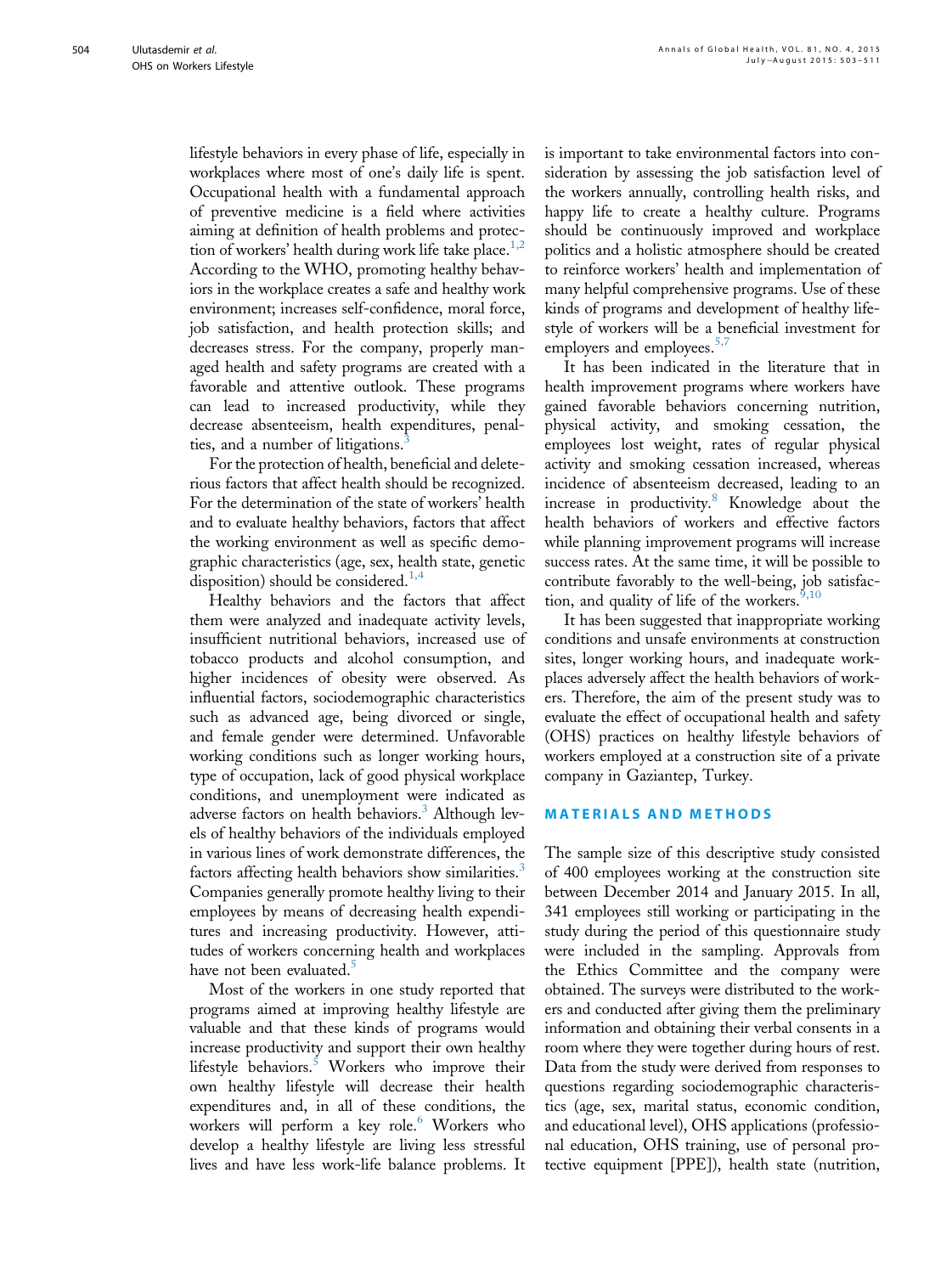exercise, rest, chronic disease, sleeping, use of tobacco products and alcoholic beverages, medical checkups), working conditions (duration of service, work hours, productivity), and to the questions on the Healthy Lifestyle Behaviors Scale (HLBS) under direct surveillance.

The HLBS was developed in 1987. Validity and reliability study of the scale for Turkish people was performed by Esin.<sup>[4](#page-7-0)</sup> This Likert-type scale contains 48 positive items and 4 graded subscales. Additionally, the scale has 6 subscales. Its subscales included self-realization, health responsibility, exercise, nutrition, interpersonal support, and stress management. Each subscale can be used independently by itself. Total score of the scale gives the score of healthy lifestyle behaviors. Scores obtained measure individual's health-promoting behaviors related to his or her healthy lifestyle. Higher scores obtained on the scale indicate that the individual applies healthy lifestyle behaviors at a high level. As stated previously, scoring of the responses was done on a 4-item Likert scale as follows:  $1 =$  never;  $2 =$  sometimes;  $3 =$  frequently; and  $4 =$  regularly. For the whole scale, the lowest and highest scores were 48 and 192 points, respectively.<sup>[3](#page-7-0)</sup>

Statistical analyses. Data were analyzed using the IBM Statistical Package for Social Sciences v22 (SPSS Inc., Chicago, IL, USA). Parametric tests were applied to data of normal distribution and nonparametric tests were applied to data of questionably normal distribution. Data were expressed as mean  $\pm$  SD or median (interquartile range), as appropriate. All differences associated with a chance probability of .05 or less were considered statistically significant.

# RESULTS

Men (N = 332) with a mean age of  $30.61 \pm 8.68$ (range, 18-65) years constituted 97.4% of the study population. Workers were mostly married (65.4%,  $n = 223$ ) and 61.9% had at least 1 child. More than half of the (59.8%) workers enrolled in the study had a medium economic status and 41.9% had received only primary education. The majority received professional and OHS training (65.7% and 79.2%, respectively). Although 83.9% used PPE, only 2.1% of the workers reported experiencing an occupational accident. The workers indicated that they had not had any job stress and 73.6% of them had not thought of leaving their jobs. Still, 70.4% had ranked their level of productivity as being sufficient and 43.1% indicated they had

hope for the future. In all, 51.9% (177) described their health status as "perfect," but 56.3% (192) had not undergone a medical checkup regularly. Of the workers, 53.2% (181) could access health care services and 95.6% (326) reported not having any chronic diseases. Distribution of HLBS scores based on demographic characteristics of the workers are shown in [Table 1](#page-3-0). The effect of demographic data on HLBS was investigated, and there was no statistically significant relationship between the sex, marital status, status of having a child, economical status, and educational status and HLBS ( $P >$ .05; [Table 1\)](#page-3-0). In the partial correlation analyses in which we eliminated the effect of other variables, we detected that the association between HLBS and demographic features was negative but statistically insignificant ( $P > .05$ ).

Distribution of OHS data and mean HLBS scores are given in [Table 2](#page-3-0). Mean HLBS scores of the workers who received professional training, used PPE, or both and had not had any occupational accidents were higher without any significance  $(P > .05)$  Additionally, mean HLBS scores of the workers who received OHS training were found to be higher than those who did not  $(P =$ .050; [Table 2\)](#page-3-0).

Data concerning working life and distribution of HLBS scores are given in [Table 3](#page-4-0). Workers who were not exposed to stressful occupational events and found their levels of productivity satisfactory had higher mean HLBS scores without any statistical significance ( $P > .05$ ). Workers who had positive thoughts about their jobs demonstrated healthy lifestyle behaviors ( $P = .0001$ ). Mean period of service and working hours were determined as  $67.03 \pm 72.76$  days and  $8.49 \pm 1.34$  hours, respectively. Negative correlations between work stress related to the type of work and HLBS and positive correlations between workers' thoughts about the level of their productivity and the future of their jobs were detected [\(Table 3](#page-4-0)).

Data concerning workers' state of health and distribution of their HLBS scores are given in [Table 4](#page-5-0). The workers who underwent regular checkups (such as physical examination, blood work, chest x-ray, electrocardiogram, etc.) and accessed into health care services easily and employees who thought to consume balanced diet had higher mean HLBS scores ( $P > .05$ ; [Table 4](#page-5-0)).

Correlations between HLBS scores and OHS applications are presented in [Table 5.](#page-6-0) A weakly negative direct correlation was detected between workers' HLBS and professional and OHS training they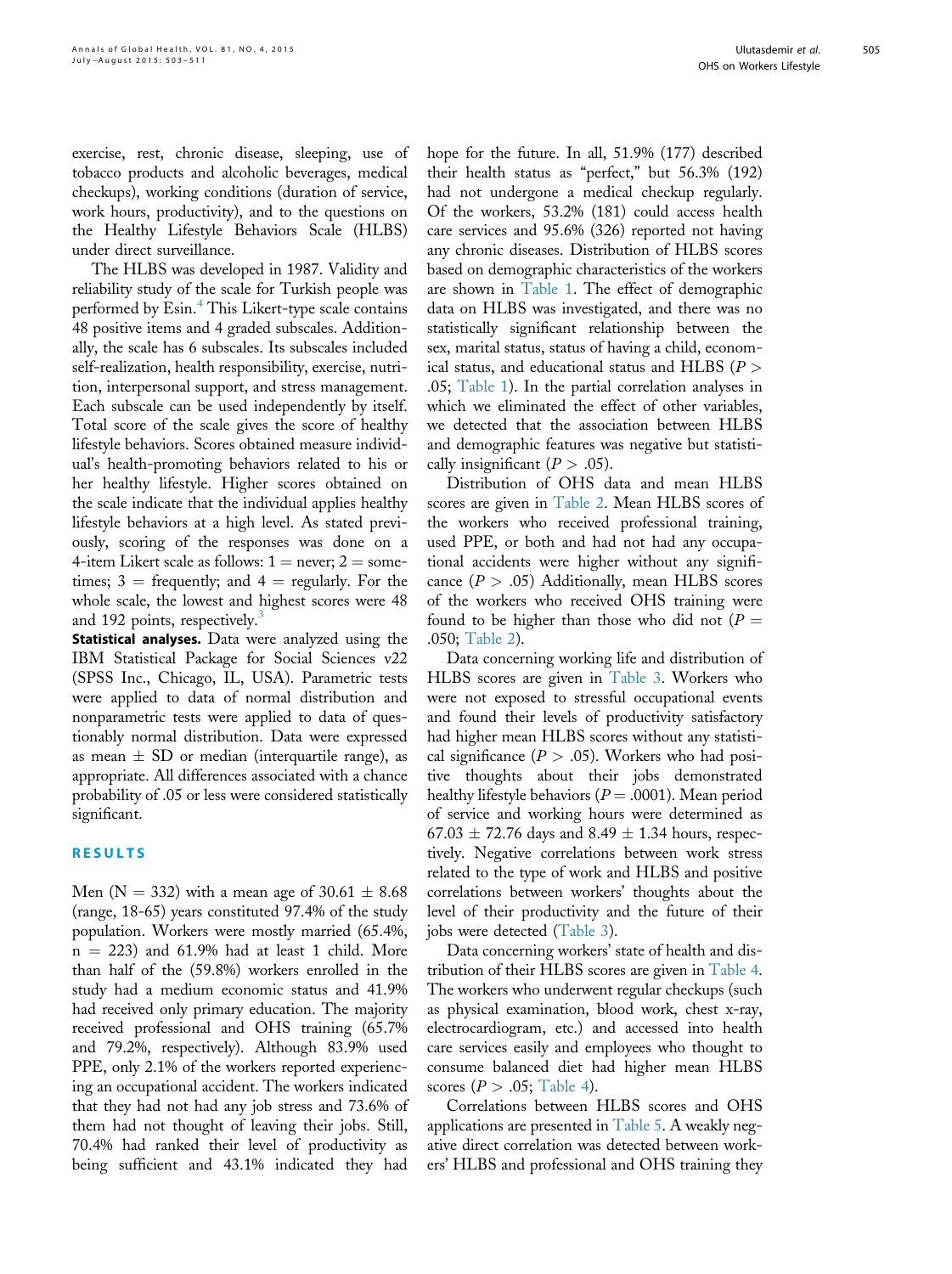<span id="page-3-0"></span>

| Demographic Variables     |            |                            |           |           | Mean $\pm$ SD (Min-Max)  |
|---------------------------|------------|----------------------------|-----------|-----------|--------------------------|
| Age                       |            |                            |           |           | $30.61 \pm 8.68$ (18-65) |
| Number of children        |            |                            |           |           | $1.89 \pm 1.93$ (0-9)    |
|                           | n(%)       | HLBS Score (Mean $\pm$ SD) | $t$ value | $F$ value | $P$ value                |
| <b>Sex</b>                |            |                            | $-0.655$  |           | .713                     |
| Male                      | 332 (97.4) | $116.76 \pm 25.51$         |           |           |                          |
| Female                    | 9(2.6)     | $122.44 \pm 30.78$         |           |           |                          |
| Marital status            |            |                            |           | 1.526     | .219                     |
| Single                    | 102 (29.9) | $114.21 + 28.43$           |           |           |                          |
| Divorced/separated        | 16(4.7)    | $110.68 \pm 29.34$         |           |           |                          |
| Married                   | 223 (65.4) | $118.60 \pm 23.89$         |           |           |                          |
| Having children           |            |                            | 1.972     |           | .397                     |
| Yes                       | 211(61.9)  | $119.05 + 24.02$           |           |           |                          |
| No                        | 130 (38.1) | $113.44 \pm 27.78$         |           |           |                          |
| Socioeconomic status      |            |                            |           | 1.637     | .196                     |
| Low                       | 126(37)    | $114.51 + 26.17$           |           |           |                          |
| Medium                    | 204 (59.8) | $118.82 \pm 25.46$         |           |           |                          |
| High                      | 11(3.2)    | $109.09 \pm 19.67$         |           |           |                          |
| <b>Educational status</b> |            |                            |           | 0.662     | .652                     |
| Literate                  | 21(6.2)    | $115.23 \pm 28.02$         |           |           |                          |
| Primary school            | 143 (41.9) | $117.63 + 23.99$           |           |           |                          |
| Secondary school          | 115(33.7)  | $116.42 \pm 26.99$         |           |           |                          |
| High school               | 36 (10.6)  | $120.63 \pm 29.84$         |           |           |                          |
| Associate's degree        | 14(4.1)    | $116.21 \pm 20.39$         |           |           |                          |
| Undergraduate education   | 12(3.5)    | $105.66 \pm 18.94$         |           |           |                          |

received and the PPEs they used ( $P = .004$ ,  $P =$ .003,  $P = .022$ ; [Table 5\)](#page-6-0). In the partial correlation analyses in which we eliminated the effect of other variables, we detected that the association between HLBS and OHS activities was negative but statistically insignificant ( $P > .05$ ).

Correlation between training received by the workers and PPE use is presented in [Table 6.](#page-6-0) A weakly positive direct correlation was detected between OHS training they received and PPE use  $(P = .0001;$  [Table 6\)](#page-6-0). Mean scores of workers' HLBS subgroups are presented in [Table 7](#page-6-0).

| Table 2. Distribution of Occupational Health and Safety Data and Healthy Lifestyle Behaviors Scale Scores |            |                            |          |           |  |
|-----------------------------------------------------------------------------------------------------------|------------|----------------------------|----------|-----------|--|
|                                                                                                           | n(%)       | HLBS Score (Mean $\pm$ SD) | t value  | $P$ value |  |
| Professional/occupational training                                                                        |            |                            | 4.307    | .217      |  |
| Yes                                                                                                       | 224 (65.7) | $121.12 + 25.21$           |          |           |  |
| No.                                                                                                       | 116(34.3)  | $108.80 \pm 24.65$         |          |           |  |
| Occupational health and safety training                                                                   |            |                            | 3.040    | .050      |  |
| Yes                                                                                                       | 270 (79.2) | $119.05 + 26.07$           |          |           |  |
| No                                                                                                        | 71 (20.8)  | $108.78 + 22.20$           |          |           |  |
| Personal protective equipment use                                                                         |            |                            | 2.304    | .380      |  |
| Yes                                                                                                       | 286 (83.9) | $118.31 + 25.37$           |          |           |  |
| <b>No</b>                                                                                                 | 55(16.1)   | $109.67 \pm 25.92$         |          |           |  |
| Occupational accident history                                                                             |            |                            | $-0.647$ | .108      |  |
| Yes                                                                                                       | 7(2.1)     | $110.71 + 12.94$           |          |           |  |
| No                                                                                                        | 334 (97.9) | $117.04 \pm 25.81$         |          |           |  |
| HLBS, Healthy Lifestyle Behaviors Scale                                                                   |            |                            |          |           |  |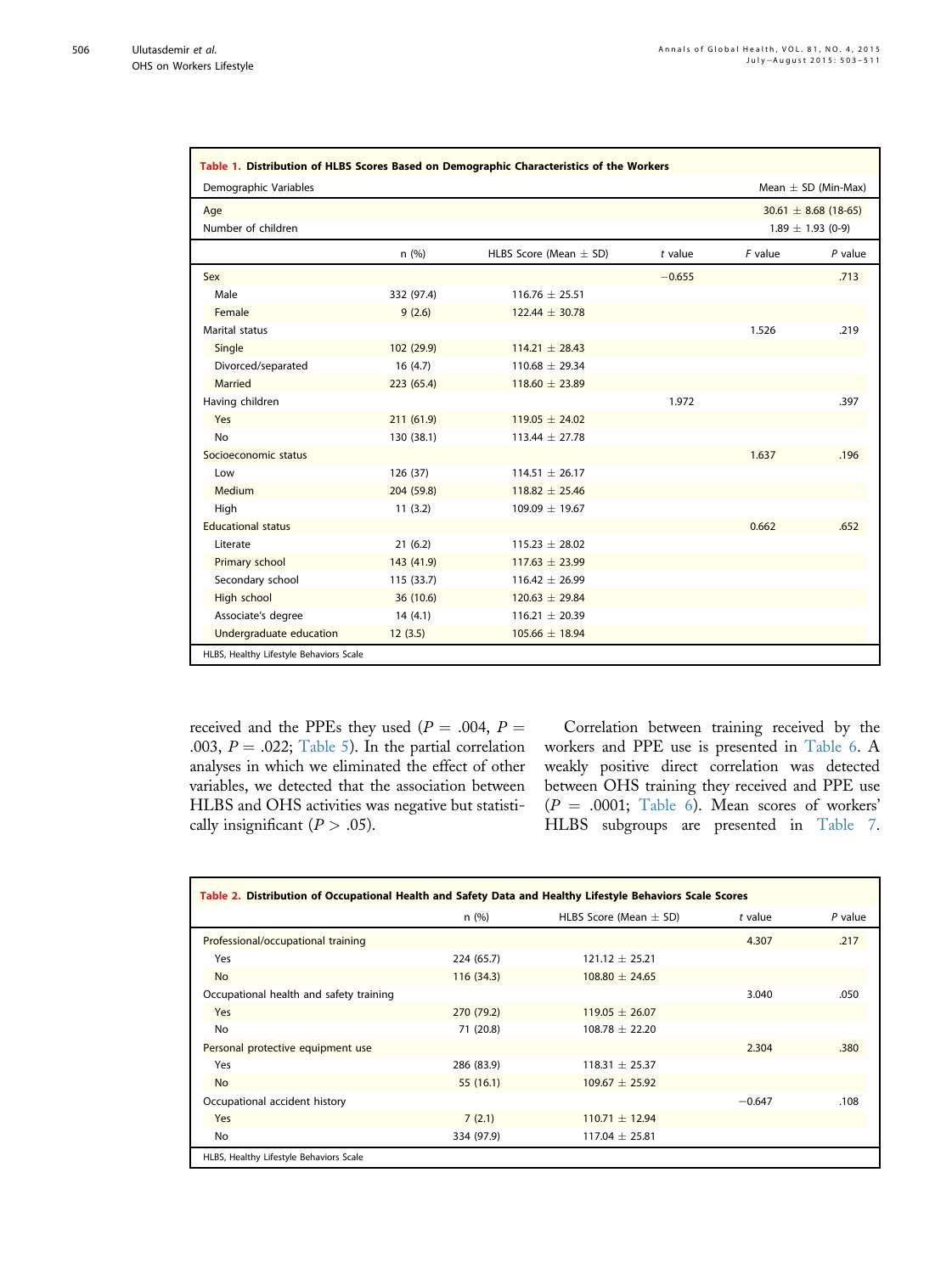<span id="page-4-0"></span>

| Table 3. Data of the Workers Concerning Work Life and Distribution of Healthy Lifestyle Behaviors Scale Scores |            |                            |          |                           |
|----------------------------------------------------------------------------------------------------------------|------------|----------------------------|----------|---------------------------|
|                                                                                                                |            |                            |          | Mean $\pm$ SD (Min-Max)   |
| Mean working days                                                                                              |            |                            |          | $67.03 \pm 72.76$ (1-360) |
| Mean daily working hours                                                                                       |            |                            |          | $8.49 \pm 1.34$ (1-16)    |
|                                                                                                                | n(%)       | HLBS Score (Mean $\pm$ SD) | r value  | $P$ value                 |
| Stress related to the type of work                                                                             |            |                            | $-0.113$ | .036 <sup>7</sup>         |
| Yes                                                                                                            | 130 (38.1) | $112.30 + 26.11$           |          |                           |
| <b>No</b>                                                                                                      | 211 (61.9) | $119.75 \pm 24.95$         |          |                           |
| Thoughts about level of productivity                                                                           |            |                            | 0.141    | 0.009                     |
| Enough                                                                                                         | 240 (70.4) | $118.80 + 25.64$           |          |                           |
| Not enough                                                                                                     | 101 (29.6) | $112.44 \pm 25.14$         |          |                           |
| Thoughts about the future of jobs                                                                              |            |                            | $-0.132$ | $.014$ <sup>*</sup>       |
| Hopeful                                                                                                        | 147 (43.1) | $122.79 + 23.56$           |          |                           |
| Hopeless                                                                                                       | 76 (22.3)  | $107.52 + 25.97$           |          |                           |
| Uncertain                                                                                                      | 118 (34.6) | $115.64 \pm 26.09$         |          |                           |
| HLBS, Healthy Lifestyle Behaviors Scale<br>Pearson correlation.<br>₩                                           |            |                            |          |                           |

The lowest and the highest mean HLBS scores were obtained in the "exercise"  $(11.36 \pm 3.35)$  and "self-realization" (33.63  $\pm$  7.82) subgroups, respectively. Total mean score of the scale was 116.91  $\pm$ 25.62 points [\(Table 7](#page-6-0)).

# **DISCUSSION**

The construction sector has assumed important functions in providing resources for the Turkish economy, creating employment, motivating other sectors, influencing natural and social environments, providing benefits, and paving the way for competition. Government has established institutions, released legislation, determined policies, and actually contributed to the productivity. In rendering services within the construction sector, employers as engineers, architectures, technical consultants, and contractors are on one side, and the employees who contribute their physical and mental labor to the work (foremen and workers) are on the other.<sup>[6](#page-7-0)</sup> The construction sector is one of the areas where occupational accidents take place. This issue is encountered not only in developing, but also in developed countries. Construction sites pave the way for occupational accidents. Prevention of occurrence of these accidents is not possible only by safety measures taken both by the workers for both others and themselves. Workers are affected by the procedures performed by other workers. For the prevention of all possible occupational accidents, an occupational safety program should be planned and implemented where work safety of all employees is ensured. When compared with developed countries, occupational accidents and related injuries, disablement, and mortality rates are seriously higher in Turkey. Within this context, both to ensure a healthy and safe working environment where occupational accidents are minimized and update labor act, which has been in effect for more than 30 years and adopt it to European Union acquis, Labor Law (4857) has been enacted.<sup>[11](#page-7-0)</sup> The attitudes of workers toward programs to improve workers' health are important for compliance to healthy lifestyle. Knowledge about health behaviors of workers and effective factors while planning improvement programs will increase success rates.

In this study, it has been stated that the worker's sex did not have an effect on HLBS. In a study that investigated HLBS among university students, researchers did not determine sex to have an effect on HLBS.<sup>[12](#page-7-0)</sup> Contrary to the present study, some studies demonstrated the effect of sex on HLBS.<sup>[13-15](#page-7-0)</sup> This phenomenon might stem from the comparatively small number of female workers in the present study. Sex of the workers enrolled in the study had no effect on HLBS. Studies have demonstrated a lack of any effect of age on HLBS.[12,15-17](#page-7-0) In studies performed in various professions (drivers, older American workers, and nurses), the effect of age on HLBS was detected.<sup>[14,18-22](#page-8-0)</sup> In the present study, the effect of age on HLBS was not seen. In the present study, any effect of marital status on HLBS was not detected. Studies in the literature demonstrate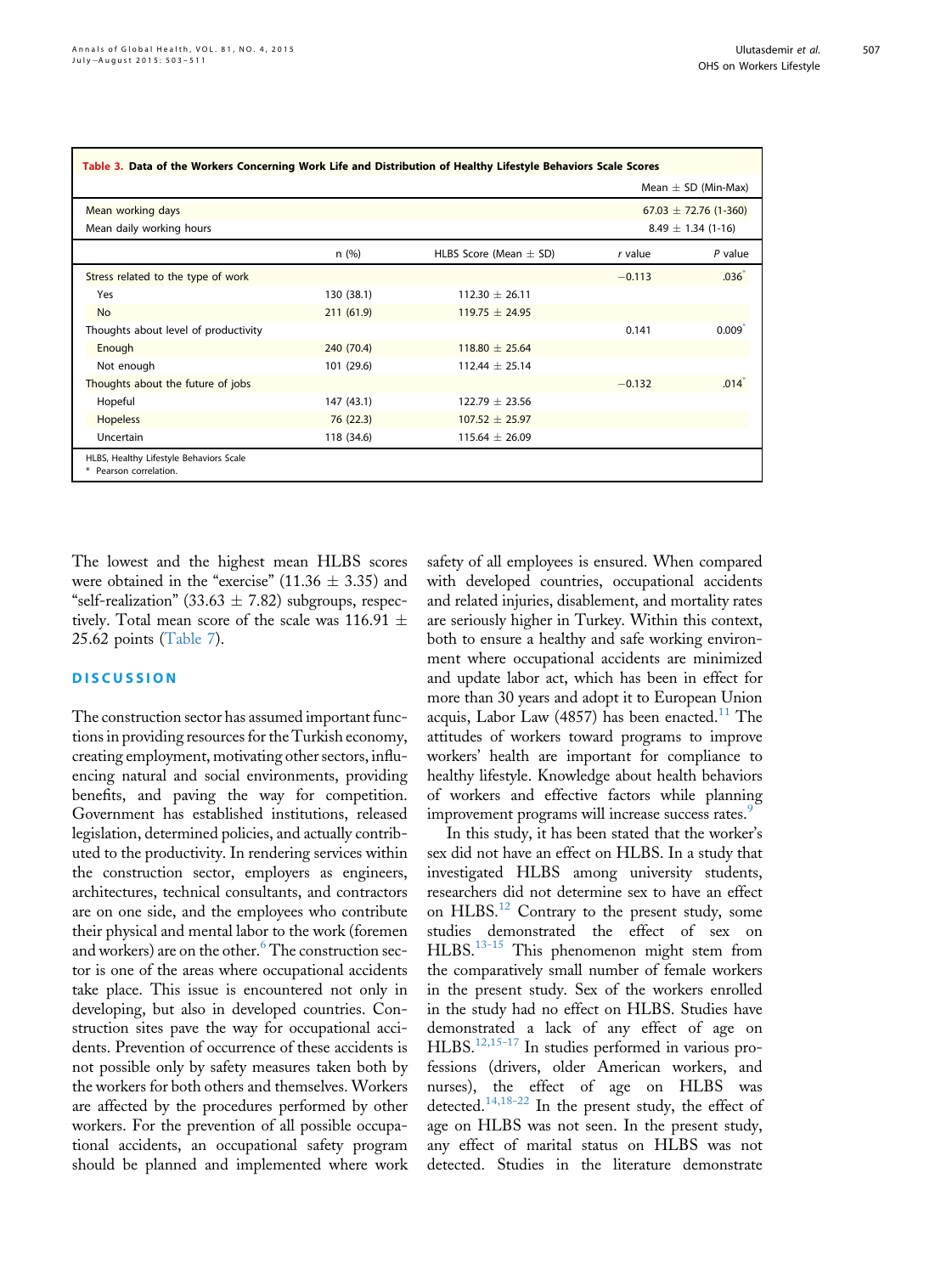<span id="page-5-0"></span>

| Table 4. Data Concerning Workers' State of Health and Distribution of Their Healthy Lifestyle Behaviors Scale Scores |            |                                          |              |  |
|----------------------------------------------------------------------------------------------------------------------|------------|------------------------------------------|--------------|--|
|                                                                                                                      | n(%)       | HLBS Score (Mean $\pm$ SD)               | $P$ value    |  |
| Own state of health                                                                                                  |            |                                          | $F = 0.803$  |  |
|                                                                                                                      |            |                                          | $P = .449$   |  |
| Good                                                                                                                 | 177 (51.9) | $118.28 \pm 24.32$                       |              |  |
| Moderate                                                                                                             | 146 (42.8) | $115.97 \pm 27.78$                       |              |  |
| Bad                                                                                                                  | 18(5.3)    | $111.16 \pm 18.91$                       |              |  |
| Regular checkup                                                                                                      |            |                                          | $t = 6.913$  |  |
|                                                                                                                      |            |                                          | $P = .027$   |  |
| Yes                                                                                                                  | 149 (43.7) | $127.12 \pm 25.70$<br>$108.99 \pm 22.64$ |              |  |
| No<br>Easy access to health care services                                                                            | 192 (56.3) |                                          | $t = 5.287$  |  |
|                                                                                                                      |            |                                          | $P = .005$   |  |
| Yes                                                                                                                  | 181 (53.1) | $123.55 \pm 26.41$                       |              |  |
| No                                                                                                                   | 160 (46.9) | $109.40 \pm 22.52$                       |              |  |
| Thought to consume a balanced diet                                                                                   |            |                                          | $F = 8.751$  |  |
|                                                                                                                      |            |                                          | $P = .000$   |  |
| Yes                                                                                                                  | 110 (32.3) | $123.50 \pm 22.48$                       |              |  |
| No                                                                                                                   | 123(36.1)  | $109.91 \pm 24.16$                       |              |  |
| Not always                                                                                                           | 108 (31.7) | $118.18 \pm 28.33$                       |              |  |
| Thought to engage in regular exercise                                                                                |            |                                          | $t = 3.606$  |  |
|                                                                                                                      |            |                                          | $P = .048$   |  |
| Yes                                                                                                                  | 116 (34)   | $123.76 \pm 27.19$                       |              |  |
| No                                                                                                                   | 225 (66)   | $113.38 \pm 24.08$                       |              |  |
| Engages in social activities                                                                                         |            |                                          | $t = 0.008$  |  |
|                                                                                                                      |            |                                          | $P = .929$   |  |
| Yes                                                                                                                  | 66 (19.4)  | $118.42 \pm 25.89$                       |              |  |
| No                                                                                                                   | 275 (80.6) | $116.55 \pm 25.59$                       |              |  |
| Presence of chronic illness                                                                                          |            |                                          | $t = 0.002$  |  |
|                                                                                                                      |            |                                          | $P = .170$   |  |
| Yes                                                                                                                  | 15 (4.4)   | $116.93 \pm 19.19$                       |              |  |
| No                                                                                                                   | 326 (95.6) | $116.91 \pm 25.90$                       |              |  |
| Cigarette smoking                                                                                                    |            |                                          | $F = 0.683$  |  |
| Everyday, at least once                                                                                              | 99 (29)    | $115.38 \pm 27.98$                       | $P = .563$   |  |
| Yes, sometimes                                                                                                       | 39 (11.4)  | $116.30 \pm 27.02$                       |              |  |
| Quit smoking                                                                                                         | 50 (14.7)  | $114.00 \pm 21.22$                       |              |  |
| Never                                                                                                                | 153 (44.9) | $119.01 \pm 25.04$                       |              |  |
| Alcohol use                                                                                                          |            |                                          | $F = 12.886$ |  |
|                                                                                                                      |            |                                          | $P = .000$   |  |
| 1 or 2 times/wk                                                                                                      | 54 (15.8)  | $106.40 \pm 19.72$                       |              |  |
| 1 or 2 times/mo                                                                                                      | 27(7.9)    | $108.29 \pm 24.54$                       |              |  |
| 1 or 2 times/y                                                                                                       | 77 (22.6)  | $106.35 \pm 20.35$                       |              |  |
| <1/y                                                                                                                 | 10(2.9)    | $115.90 \pm 19.42$                       |              |  |
| Quit drinking                                                                                                        | 5(1.5)     | $97.80 \pm 20.99$                        |              |  |
| Never                                                                                                                | 168 (49.3) | $127.15 \pm 26.16$                       |              |  |
| HLBS, Healthy Lifestyle Behaviors Scale                                                                              |            |                                          |              |  |

contradictory results about the effect of marital sta-tus on health behaviors.<sup>[12,13,16,19,20](#page-7-0)</sup>

Because the income levels of the participants were similar, the statistical analyses regarding the income levels were not taken into consideration. Literature reviews demonstrated adverse effects of lower socioeconomic status on HLBS.<sup>[12,16,23](#page-7-0)</sup> However, results from one study determined that socio-economic status did not affect HLBS.<sup>[15,23](#page-8-0)</sup> Trained workers obeying OHS rules displayed more favorable health behaviors. Higher mean HLBS scores were detected in workers who did not report job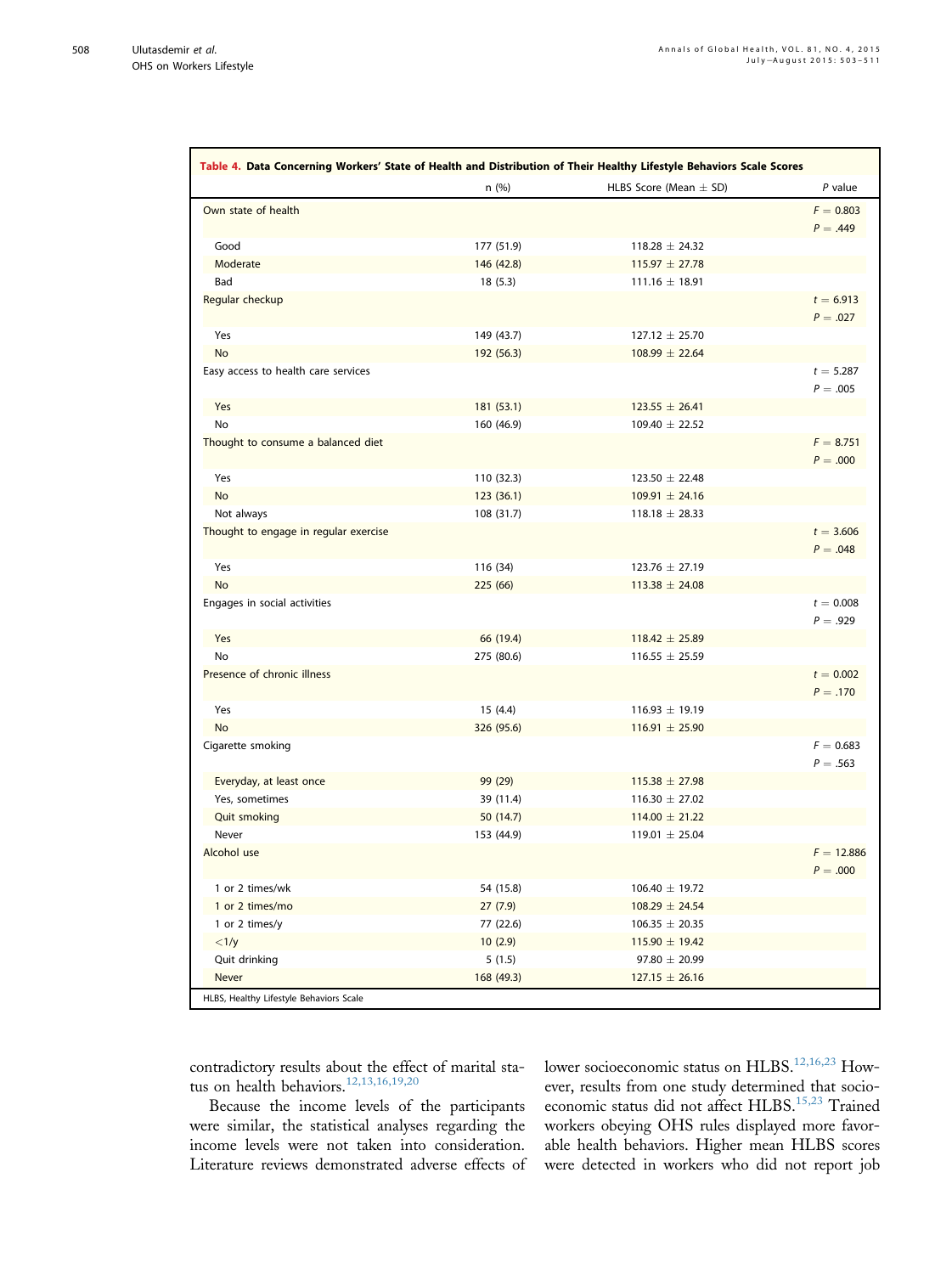<span id="page-6-0"></span>

| Table 5. Correlations Between Occupational Health and Safety Data and Healthy Lifestyle Behaviors Scale Scores |          |                                               |          |                                            |          |                                      |       |                                         |
|----------------------------------------------------------------------------------------------------------------|----------|-----------------------------------------------|----------|--------------------------------------------|----------|--------------------------------------|-------|-----------------------------------------|
|                                                                                                                |          | Professional/<br><b>Occupational Training</b> |          | Occupational Health<br>and Safety Training |          | Personal Protective<br>Equipment Use |       | Occupational<br><b>Accident History</b> |
|                                                                                                                |          | P value                                       |          | P value                                    |          | P value                              |       | P value                                 |
| <b>HLBS</b> total score                                                                                        | $-0.156$ | 0.004                                         | $-0.163$ | 0.003                                      | $-0.124$ | 0.022                                | 0.035 | 0.518                                   |
| HLBS, Healthy Lifestyle Behaviors Scale                                                                        |          |                                               |          |                                            |          |                                      |       |                                         |

stress and who found their level of productivity satisfactory.

In this study, the mean HLBS scores of workers who did not experience work stress and who found the work efficiency level sufficient were high. One study investigated the productivity of nurses and revealed that administrative support increased productivity of nurses, whereas a decrease in this support, autocratic management, and superiors' disregard for the staff's opinions decreased the pro-ductivity.<sup>[24](#page-8-0)</sup> Psychological health and level of productivity can be accepted as influential factors on health. In the present study, mean HLBS scores of workers who received professional education and used PPE and those who had not been victims of occupational accidents were comparatively higher without any significance. Significantly higher HLBS scores were observed among workers who received OHS training.

Among workers participating in the present survey, mean HLBS scores of those who were on a balanced diet and exercise program had statistically significantly higher mean HLBS scores. The authors of one study reported significant effects of dietary and exercise habits of nurses on their healthy lifestyle behaviors.<sup>[21](#page-8-0)</sup> Some literature studies support these outcomes[.14,25](#page-8-0) Regular nutrition and exercise can promote productivity and performance of workers. In this study, workers who were engaged in hobbies in their spare times had higher HLBS scores. It has been demonstrated that health professionals

evaluating their spare times had demonstrated healthier behaviors.<sup>[14](#page-8-0)</sup> In a similar study, higher HLBS scores were detected in workers who engaged in social activities.<sup>25</sup> The health perception of an individual can affect his or her healthy lifestyle.

In the present study, nonsmokers demonstrated healthier lifestyle behaviors. The effect of smoking on HLBS has been demonstrated frequently.<sup>13,14,1</sup> Use of tobacco products and especially cigarettes, is a prevalent behavior worldwide and in Turkey. Nearly half of the tobacco product users lose their lives because of a health problem stemming from smoking.

A weakly negative direct correlation was detected between workers' HLBS and the professional and OHS training they received and the PPEs they used. In the partial correlation analyses in which we eliminated the effect of other variables, we detected that the association between HLBS and OHS activities was negative but statistically insignificant. We determined that workers have problems transforming the OHS training into behavior. In this study, positive correlations were detected between the OHS training and occupational training. As the level of OHS training and occupational education increase, use of PPEs also increases. Among occupational accidents, construction-sector accidents rank second in Turkey. With necessary OHS applications, this rate can be minimized. $26$  Use of PPE, which is included among OHS applications, is important in achieving

| Table 6. Correlation Between Training Received by Workers<br>and Use of Personal Protective Equipment |       |                                                |  |  |
|-------------------------------------------------------------------------------------------------------|-------|------------------------------------------------|--|--|
|                                                                                                       |       | Personal<br>Protective<br><b>Equipment Use</b> |  |  |
|                                                                                                       |       | P value                                        |  |  |
| Occupational health and safety training                                                               | 0.462 | 0.0001                                         |  |  |
| Professional/occupational training                                                                    | በ 223 | 0.000°                                         |  |  |

| Table 7. Mean Scores of Workers' Healthy Lifestyle Behaviors<br><b>Scale Subgroups</b> |                                   |  |  |  |
|----------------------------------------------------------------------------------------|-----------------------------------|--|--|--|
| Scale Subgroups                                                                        | Mean $\pm$ SD (Min-Max)           |  |  |  |
| Self-realization                                                                       | $33.63 \pm 7.82$ (15.00-52.00)    |  |  |  |
| Health responsibility                                                                  | $23.14 \pm 6.03$ (10.00-40.00)    |  |  |  |
| <b>Exercise</b>                                                                        | $11.36 \pm 3.35$ (5.00-20.00)     |  |  |  |
| Nutrition                                                                              | $14.41 \pm 3.68$ (6.00-24.00)     |  |  |  |
| Interpersonal support                                                                  | $17.44 \pm 4.12$ (7.00-28.00)     |  |  |  |
| Stress management                                                                      | $16.80 \pm 4.24$ (7.00-28.00)     |  |  |  |
| Total                                                                                  | $116.91 \pm 25.62$ (48.00-192.00) |  |  |  |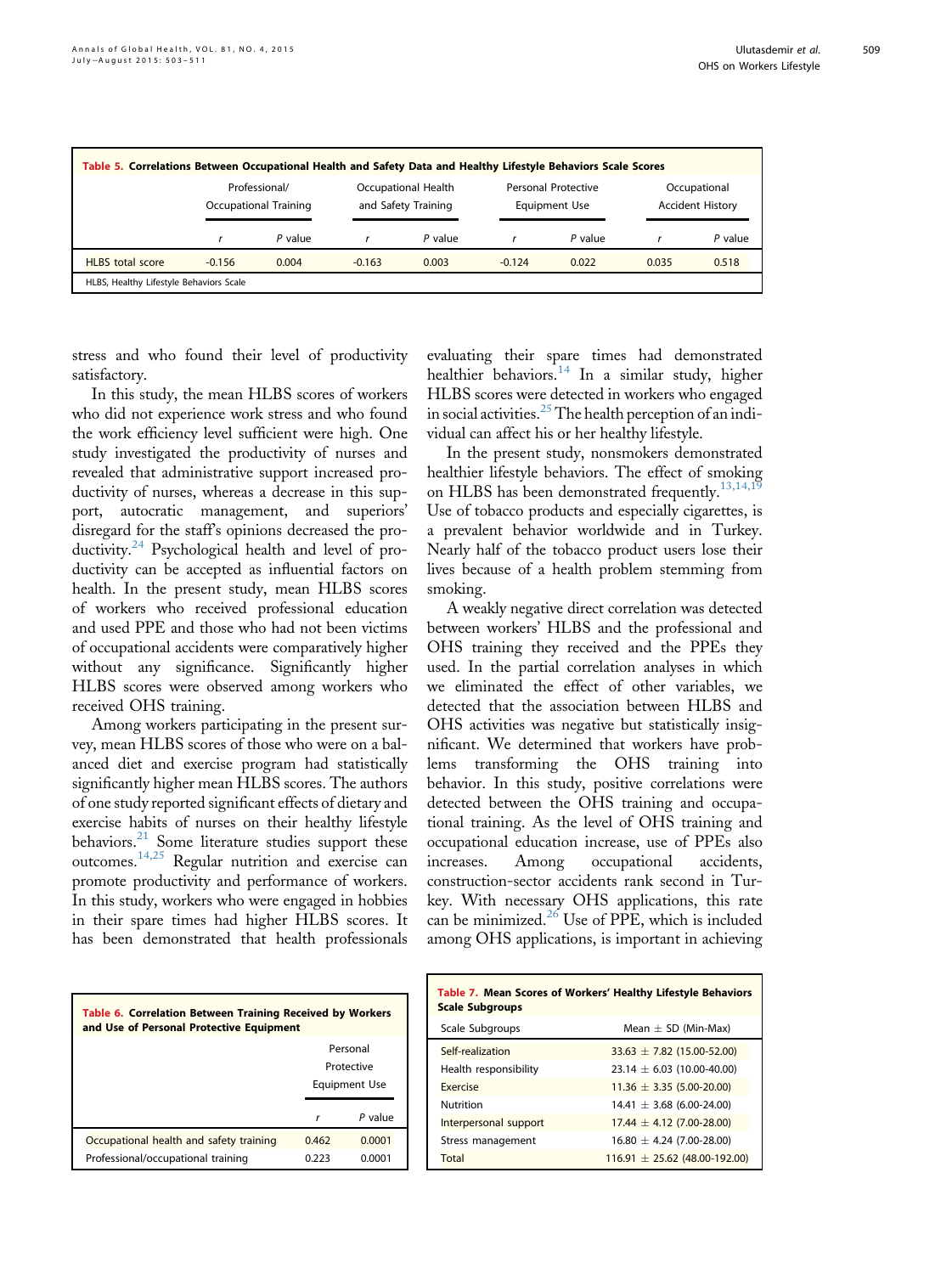<span id="page-7-0"></span>OHS. Results of one study indicated that employment of many unqualified workers in the construction sector can create construction defects and emphasized qualification of the workers regarding construction safety and thus necessity of professio-nal education.<sup>[27](#page-8-0)</sup> It is possible that workers have problems to transforming the roles of responsibility-related behaviors into attitude.

Mean total HLBS score of the study participant workers was at a medium level (116.91  $\pm$  25.62). Similar results have been reported in other stud-<br>ies.<sup>12,14,16,21,25</sup> Detection of medium level of Detection of medium level of healthy lifestyle behaviors in workers can be evaluated as a favorable outcome as for their state of health.

#### **CONCLUSION**

In the present study, HLBS scores of the workers employed at a construction site were of medium level. Lower incidence of occupational accidents in the company indicates that effective OHS training had been provided for the workers. The level of OHS in Turkey has not been satisfactory despite the related institutions, model studies, and wellprepared legislation. According to the 2013 statistics of the Republic of Turkey Social Security Institution (SSI), the findings are as follow<sup>[28](#page-8-0)</sup>:

- The total number of occupational accidents was 191,389 and the number of occupational diseases was 371 annually.
- The 89% of the individuals who experienced the occupational accidents were male and the accidents mostly occurred in November and December.
- Of the individuals who had accidents, 148,752 were outpatients and 59,527 were inpatients.
- By the end of 2013, the duration of temporary disability was 2,357,505 days.
- In the course of 1 year, 1360 individuals died from occupational accidents.
- <sup>d</sup> Deaths mostly occurred between May and August (68,809 individuals); between 11 and 11:59 am (18,762 individuals); in unskilled jobs (697 individuals), during excavation, construction, repair, demolition (356 individuals) with concussion and internal injuries (229 individuals) and collision with a moving object (197 individuals).

It is very important to increase the precautions, training, and audits regarding OHS. We think that receiving OHS and professional training and use of PPEs favorable affect healthy lifestyle behaviors.

# ACKNOWLEDGMENTS

The authors acknowledge the manager Metehan Kilic as well as the construction workers for their participation in the study.

# **REFERENCES**

- 1. [Koseoglu Ornek O, Esin MN. Occu](http://refhub.elsevier.com/S2214-9996(15)01234-5/sref1)[pational health nursing in Turkey: an](http://refhub.elsevier.com/S2214-9996(15)01234-5/sref1) [international update. Workplace](http://refhub.elsevier.com/S2214-9996(15)01234-5/sref1) [Health Saf 2015;63:33](http://refhub.elsevier.com/S2214-9996(15)01234-5/sref1)-[8.](http://refhub.elsevier.com/S2214-9996(15)01234-5/sref1)
- 2. [Bulat P, Daemen E, Van](http://refhub.elsevier.com/S2214-9996(15)01234-5/sref2) [Risseghem M, et al. Comparison of](http://refhub.elsevier.com/S2214-9996(15)01234-5/sref2) [occupational exposure to carbon disul](http://refhub.elsevier.com/S2214-9996(15)01234-5/sref2)[phide in a viscose rayon factory before](http://refhub.elsevier.com/S2214-9996(15)01234-5/sref2) [and after technical adjustments. Appl](http://refhub.elsevier.com/S2214-9996(15)01234-5/sref2) Occup Environ Hyg  $2002;17:34-\overline{8}$ .
- 3. [Esin MN, Aktas E. Çal](http://refhub.elsevier.com/S2214-9996(15)01234-5/sref3)ış[anlar](http://refhub.elsevier.com/S2214-9996(15)01234-5/sref3)ı[n sa](http://refhub.elsevier.com/S2214-9996(15)01234-5/sref3)ğlı[k](http://refhub.elsevier.com/S2214-9996(15)01234-5/sref3) [davran](http://refhub.elsevier.com/S2214-9996(15)01234-5/sref3)ışları [ve etkileyen faktörler: sis](http://refhub.elsevier.com/S2214-9996(15)01234-5/sref3)[tematik inceleme \[Article in Turkish\]](http://refhub.elsevier.com/S2214-9996(15)01234-5/sref3) [Istanbul Universitesi. Florance Night](http://refhub.elsevier.com/S2214-9996(15)01234-5/sref3)ingale Hemş[irelik Dergisi 2012;20:](http://refhub.elsevier.com/S2214-9996(15)01234-5/sref3)  $166 - 76.$  $166 - 76.$  $166 - 76.$  $166 - 76.$
- 4. Esin MN. Endüstriyel alanda çalışan isçilerin sağlık davranışlarının isçilerin sağlık davranışlarının saptanması ve geliştirilmesi [Article in Turkish] Istanbul Universitesi Saglik Bilimleri Enstitüsü, Doktora Tezi (PhD thesis) Istanbul; 1997.
- 5. [Lim RB, Ma S, Fong CW, et al. How](http://refhub.elsevier.com/S2214-9996(15)01234-5/sref5) [healthy is the Singaporean worker?](http://refhub.elsevier.com/S2214-9996(15)01234-5/sref5)

[Results from the Singapore national](http://refhub.elsevier.com/S2214-9996(15)01234-5/sref5) [health survey 2010. J Occup Environ](http://refhub.elsevier.com/S2214-9996(15)01234-5/sref5) [Med 2014;56:498](http://refhub.elsevier.com/S2214-9996(15)01234-5/sref5)-[509](http://refhub.elsevier.com/S2214-9996(15)01234-5/sref5).<br>6. Pereira MJ, Coo

- MJ, Coombes BK, [Comans TA, Johnston V. The impact](http://refhub.elsevier.com/S2214-9996(15)01234-5/sref6) [of onsite workplace health-enhancing](http://refhub.elsevier.com/S2214-9996(15)01234-5/sref6) [physical activity interventions on](http://refhub.elsevier.com/S2214-9996(15)01234-5/sref6) [worker productivity: a systematic](http://refhub.elsevier.com/S2214-9996(15)01234-5/sref6) Environ Med  $2015;72:401-12.$  $2015;72:401-12.$  $2015;72:401-12.$
- 7. [Sue Dong X, Wang X, Largay J. Job](http://refhub.elsevier.com/S2214-9996(15)01234-5/sref7) [exposures, health behaviours, and](http://refhub.elsevier.com/S2214-9996(15)01234-5/sref7) [work-related injuries among young](http://refhub.elsevier.com/S2214-9996(15)01234-5/sref7) [construction workers in the United](http://refhub.elsevier.com/S2214-9996(15)01234-5/sref7) [States: a 12-year follow-up study.](http://refhub.elsevier.com/S2214-9996(15)01234-5/sref7) [Occup Environ Med 2014;71\(suppl](http://refhub.elsevier.com/S2214-9996(15)01234-5/sref7)  $1):A43-4.$  $1):A43-4.$  $1):A43-4.$  $1):A43-4.$
- 8. [Mukamal KJ, Ding EL, Djoussé L.](http://refhub.elsevier.com/S2214-9996(15)01234-5/sref8) [Alcohol consumption, physical activ](http://refhub.elsevier.com/S2214-9996(15)01234-5/sref8)[ity, and chronic disease risk factors: a](http://refhub.elsevier.com/S2214-9996(15)01234-5/sref8) [population-based cross-sectional sur](http://refhub.elsevier.com/S2214-9996(15)01234-5/sref8)[vey. BMC Public Health 2006;6:118](http://refhub.elsevier.com/S2214-9996(15)01234-5/sref8).
- 9. [Engsbers L, Sattelmair J. Monitoring](http://refhub.elsevier.com/S2214-9996(15)01234-5/sref9) [and Evaluation of Worksite Health](http://refhub.elsevier.com/S2214-9996(15)01234-5/sref9)

[Promotion Programs-Current state of](http://refhub.elsevier.com/S2214-9996(15)01234-5/sref9) [Knowledge and Implications for Prac](http://refhub.elsevier.com/S2214-9996(15)01234-5/sref9)[tice: Background Paper Prepared for](http://refhub.elsevier.com/S2214-9996(15)01234-5/sref9) [the WHO/WEF Joint Event on Pre](http://refhub.elsevier.com/S2214-9996(15)01234-5/sref9)[venting Noncommunicable Diseases](http://refhub.elsevier.com/S2214-9996(15)01234-5/sref9) [in the Workplace \(Dalian/ China,](http://refhub.elsevier.com/S2214-9996(15)01234-5/sref9) [September 2007\). Geneva, Switzer](http://refhub.elsevier.com/S2214-9996(15)01234-5/sref9)[land: World Health Organization;](http://refhub.elsevier.com/S2214-9996(15)01234-5/sref9) [2008](http://refhub.elsevier.com/S2214-9996(15)01234-5/sref9).

- 10. [Rogers B. Occupational Health Nurs](http://refhub.elsevier.com/S2214-9996(15)01234-5/sref10)[ing Concepts and Practice. 2nd ed.](http://refhub.elsevier.com/S2214-9996(15)01234-5/sref10) [Philadelphia: WB. Saunders Com](http://refhub.elsevier.com/S2214-9996(15)01234-5/sref10)[pany; 2003.](http://refhub.elsevier.com/S2214-9996(15)01234-5/sref10)
- 11. [Gürcanli GE, Müngen U. Analysis of](http://refhub.elsevier.com/S2214-9996(15)01234-5/sref11) [construction accidents in Turkey and](http://refhub.elsevier.com/S2214-9996(15)01234-5/sref11) [responsible parties. Ind Health](http://refhub.elsevier.com/S2214-9996(15)01234-5/sref11)  $20\overline{1}3;51:581-\overline{9}5.$
- 12. [Ilhan N, Batmaz M, Akhan LU. Üni](http://refhub.elsevier.com/S2214-9996(15)01234-5/sref12)[versite ö](http://refhub.elsevier.com/S2214-9996(15)01234-5/sref12)ğrenci[l](http://refhub.elsevier.com/S2214-9996(15)01234-5/sref12)erinde sağlı[kl](http://refhub.elsevier.com/S2214-9996(15)01234-5/sref12)ı yaşam [biçimi davran](http://refhub.elsevier.com/S2214-9996(15)01234-5/sref12)ışları [\[Article in Turk](http://refhub.elsevier.com/S2214-9996(15)01234-5/sref12)[ish\]. Maltepe Uni Hem Bil ve San](http://refhub.elsevier.com/S2214-9996(15)01234-5/sref12) [Dergisi 2010;3:35](http://refhub.elsevier.com/S2214-9996(15)01234-5/sref12)-[45.](http://refhub.elsevier.com/S2214-9996(15)01234-5/sref12)
- 13. [Bolton KL, Rodriguez E. Smoking,](http://refhub.elsevier.com/S2214-9996(15)01234-5/sref13) [drinking and body weight after re-](http://refhub.elsevier.com/S2214-9996(15)01234-5/sref13)